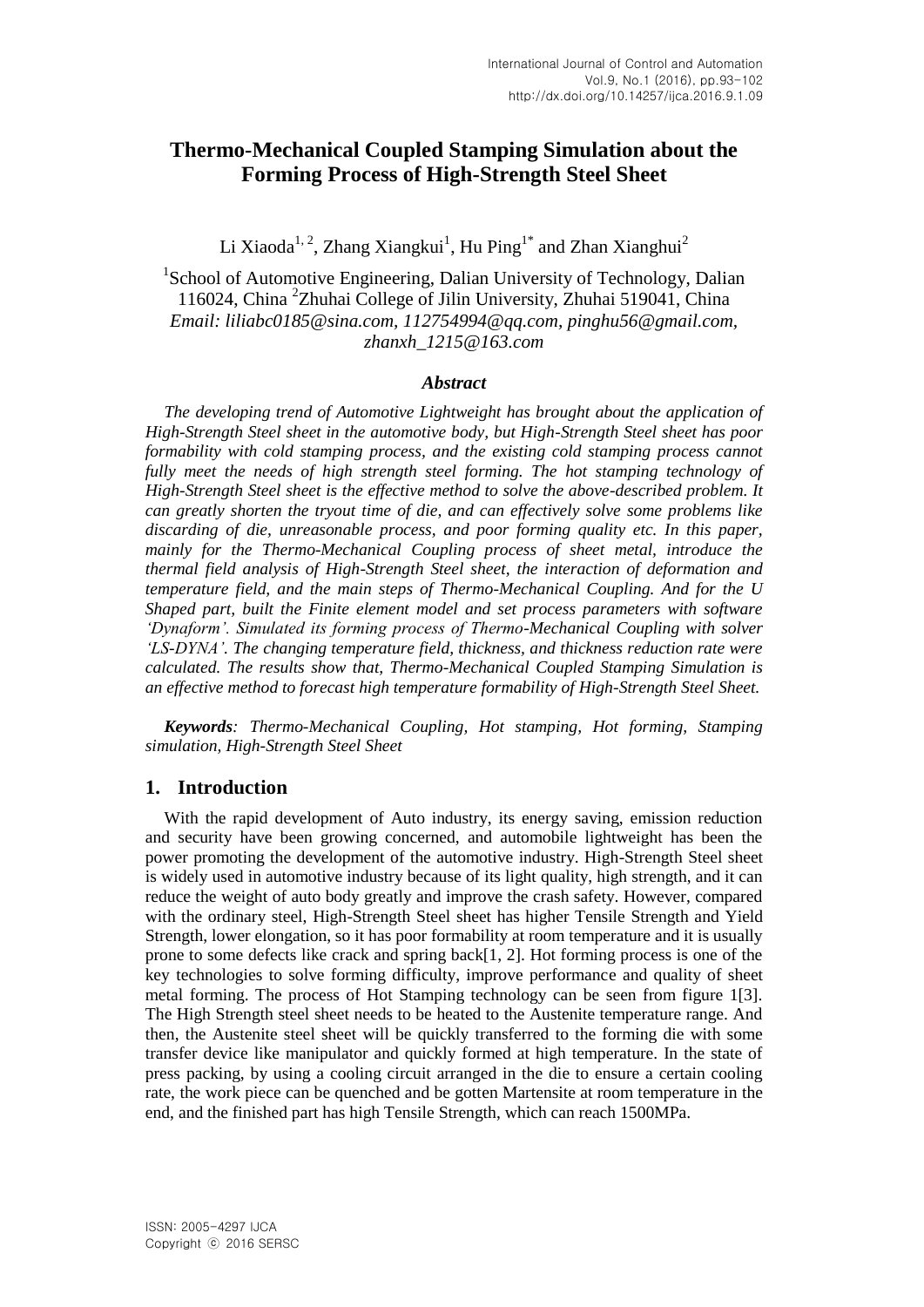International Journal of Control and Automation Vol.9, No.1 (2016)



**Figure 1. Basic Hot Stamping Process Chain**

Due to the influence of material property, stamping blank size, heating temperature, the punching speed and lubrication condition and other factors, hot stamping of High-strength steel become extremely complex and difficult to control. Computer Simulation technology can not only save a lot of equipment costs, can also precisely control the process parameters in forming process, through some simple operation, it can change the pressing conditions, greatly improve the efficiency of research. Hot Stamping simulation of High-Strength steel is to simulate flow deformation laws of sheet metal during the stamping process, temperature distribution, stress distribution, and to analyze the impact of thermoforming process parameters on the forming process by establishing the finite element model. The simulation can be the references to help engineers optimize the process parameters and design the die next, and shorten the product development cycle and reduce costs. It is a focus of current research to study the Hot Stamping process with numerical simulation, a large number of scholars at home and abroad participate in it, Bergman and Oldenburg has simulated hot stamping process earlier[4], Karbasian introduced the development of hot forming technology, MyungKi Park from Korea simulated the hot forming process of a B-pillar and had an analysis of the flow characteristics of sheet metal[5], Ma Ning and Hu Ping also had a study on hot stamping process, hot stamping simulation and experiment, and had developed the module on the hot forming numerical simulation of High-Strength steel sheet based on the self-development software KMAS(King-Mesh analysis system)[6-8]. In this paper, it introduces the basic theory about Thermo-Mechanical Coupling of High-Strength steel sheet, including the thermal field analysis of hot stamping, the interaction of deformation and temperature field, and the main steps of Thermo-Mechanical Coupling. With Thermo-Mechanical Coupling method, a U-shaped part is for study in this article, and just study the forming process of sheet metal. The results show the temperature and the thickness distribution, which produces the basis for next hot stamping die design and manufacture.

### **2. Thermo-Mechanical Coupling Analysis of High Strength Steel Sheet**

During the hot stamping process, there is close relationship between thermal field and deform, internal stress field. The mutual influence of two physical field "heat and force" is called thermal coupling. So the essence on Thermo-Mechanical Coupling of Rigid-Viscoplastic Finite Element Analysis method is: In the same set of finite element mesh system, it needs to solve the heat conduction equation considering the influence of velocity field and plastic flow equation considering the temperature effect respectively, until getting the corresponding converged solution. A complete description of thermoplastic forming process should include mechanical deformation during forming process, mechanical energy, conversion process of internal energy converted to heat energy and heat conduction process. Having an analysis of Thermo-Mechanical Coupling needs consider both the plastic deformation of part and the heat exchange among part, die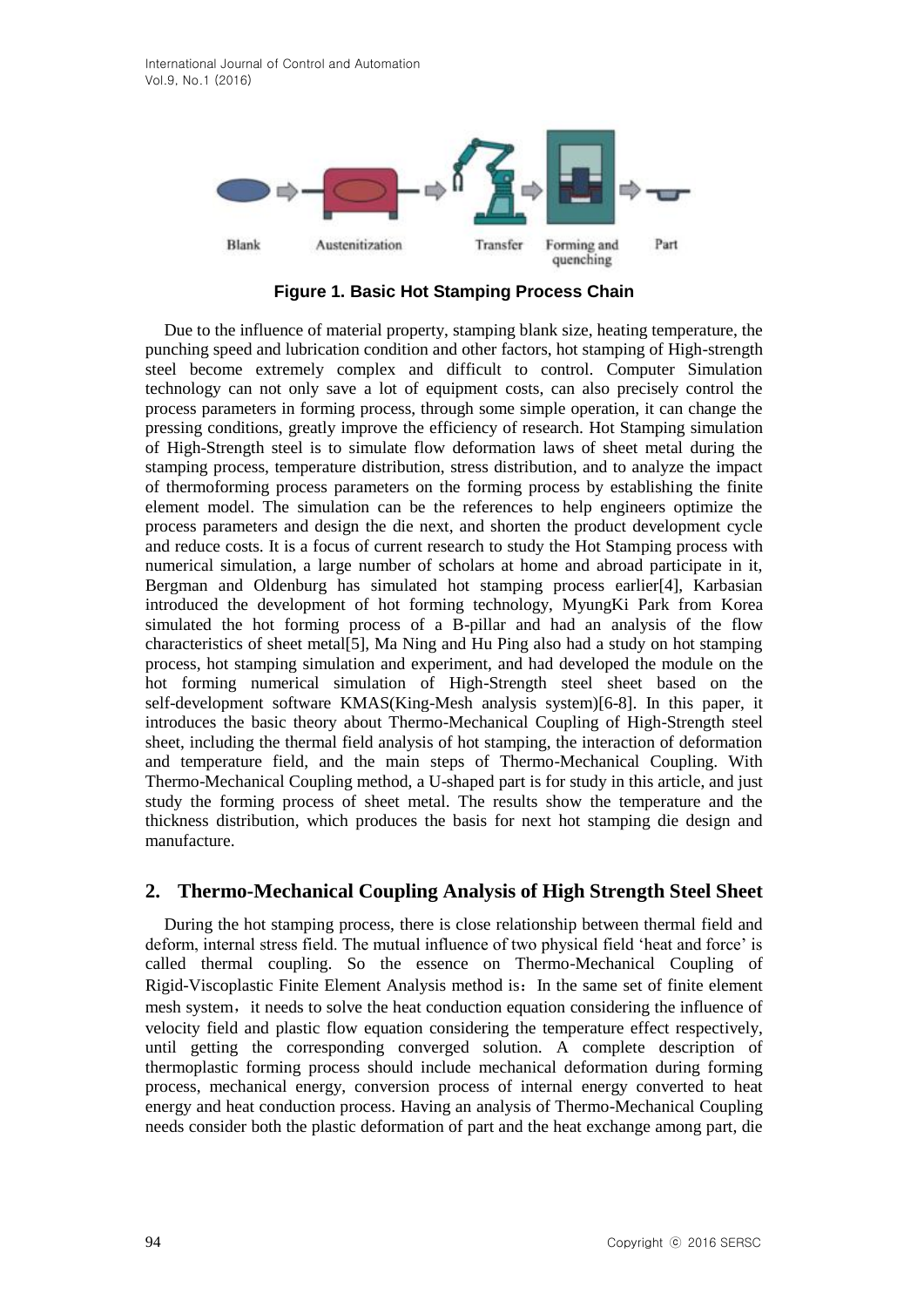and environment. So Thermo-Mechanical Coupling analysis includes 2 main problem: Deformation analysis and Temperature field analysis.

#### 2.1 **Temperature Field Analysis**

Thermal analysis is used to calculate the temperature distribution and other thermal physical parameters about a system or component, like acquisition or loss of heat, thermal gradient, heat flux, etc. According the principle of conservation of energy, the heat balance of solid"s heat transfer process can be gotten.

(1)

In the formula, ,, are the heat flux in the direction x, y, z, is material density  $(kg/m3)$ , c is heat capacity of material (), T is temperature, and t is represented as time, q is body heat.

In the heat conduction problem of solid, it usually assumed that heat flux is proportional to the temperature gradient, that is:

(2)

In the formula, is the thermal conductivity in different directions, the heat flowing from high to low temperature, the right end of the above formula is presented as negative sign. Considering the analyzed material is isotropy, therefore, So:

(3)

The above formula is the heat balance of solid's heat transfer process.

#### 2.2 **Interaction between Deformation and Temperature Field**

The stress and strain of the thermoplastic forming have the influence on the temperature field in the form of internal heat sources and warm by rubbing. During studying the process of hot deformation, usually deformable body and die can be treated as a whole for analysis, and it assumed that the die is rigid and there is no any deformation, so there is no inner heat source in the die, the plastic deformation work in deformation body can be converted to the inner heat source, and friction energy can be the surface heat flux on the contact surface between the work piece and tooling. Therefore, the body heat and heat flux can be expressed as follows:

(4)

In the formula: is Equivalent Stress, is Equivalent Strain rate, and is Heat generation, is friction stress and relative sliding velocity between the work piece and die.

The influence of temperature field on the plastic deformation can be considered in the flow stress of metal, namely that, the flow stress is the function of equivalent strain, strain rate and temperature.

#### (5)

### **2.3 The Main Steps of the Thermal Coupling**

The Flow chart of Thermo-Mechanical Coupling is shown in Figure 2[9].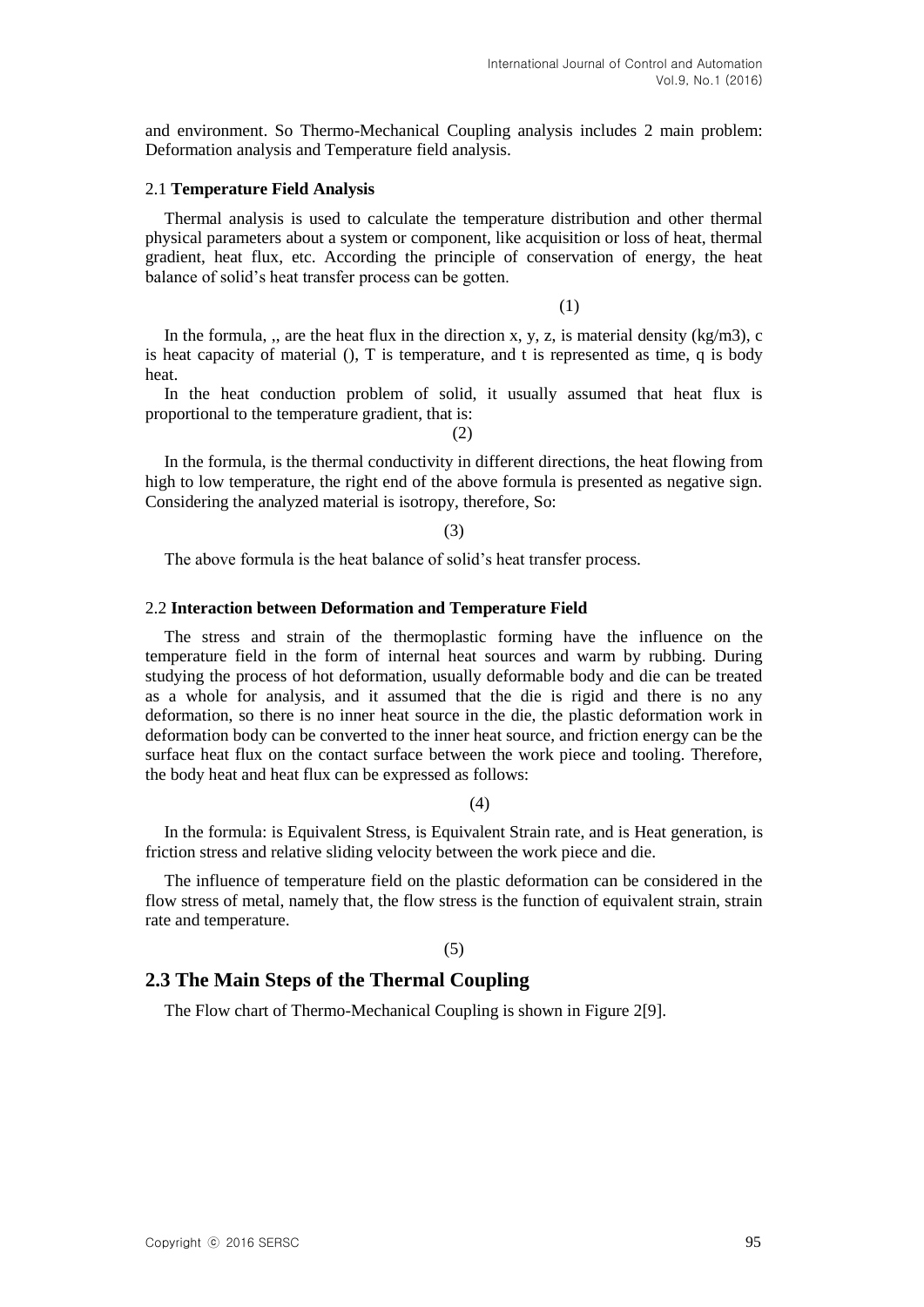International Journal of Control and Automation Vol.9, No.1 (2016)



**Figure 2. The Flow Chart of Thermo-Mechanical Coupling**

Step1: According Node Velocity and Time Step , update finite element mesh of work piece, and in order to give grid configuration at time. And then, calculate the equivalent strain of the new configure.

Step2: Make the velocity field and temperature field of convergence at time the initial solution of time, that is:

(6)

Here, the left index of variable represents the number of iteration loop between deformation and thermal analysis.

Step 3. Iteration loop, the left index  $j=0, 1, 2$ , until convergence.

- a) According, analyze the work piece"s deformation, the results converge to.
- b) According and, have the work piece"s thermal analysis, the results converge to.
- c) According, conduct the die"s thermal analysis, the results converge to.
- d) Check the convergence, if there exist difference between, and,,, it is treated as not converge, the number of iterative loop j will be plus 1, and then go back the beginning of step 3. If getting the satisfied convergence result, the number of time will be plus 1, then go back step 1.

### **3. Building the FEM Model**

Build the geometric model of the U shaped part with 3D software, the material used is Boron steel 22MnB5, and the designed thickness of part is 1.6mm, as is shown in figure3. Import the model in format IGES to "Dynaform" which is the nonlinear finite element analysis software on sheet forming, and mesh it with quadrilateral B-T (Belytschko-Tsay) element. And the FEM model of part"s blank and tools built is shown in figure4, Punch, die and binder are all rigid body and the blank is the deformation body.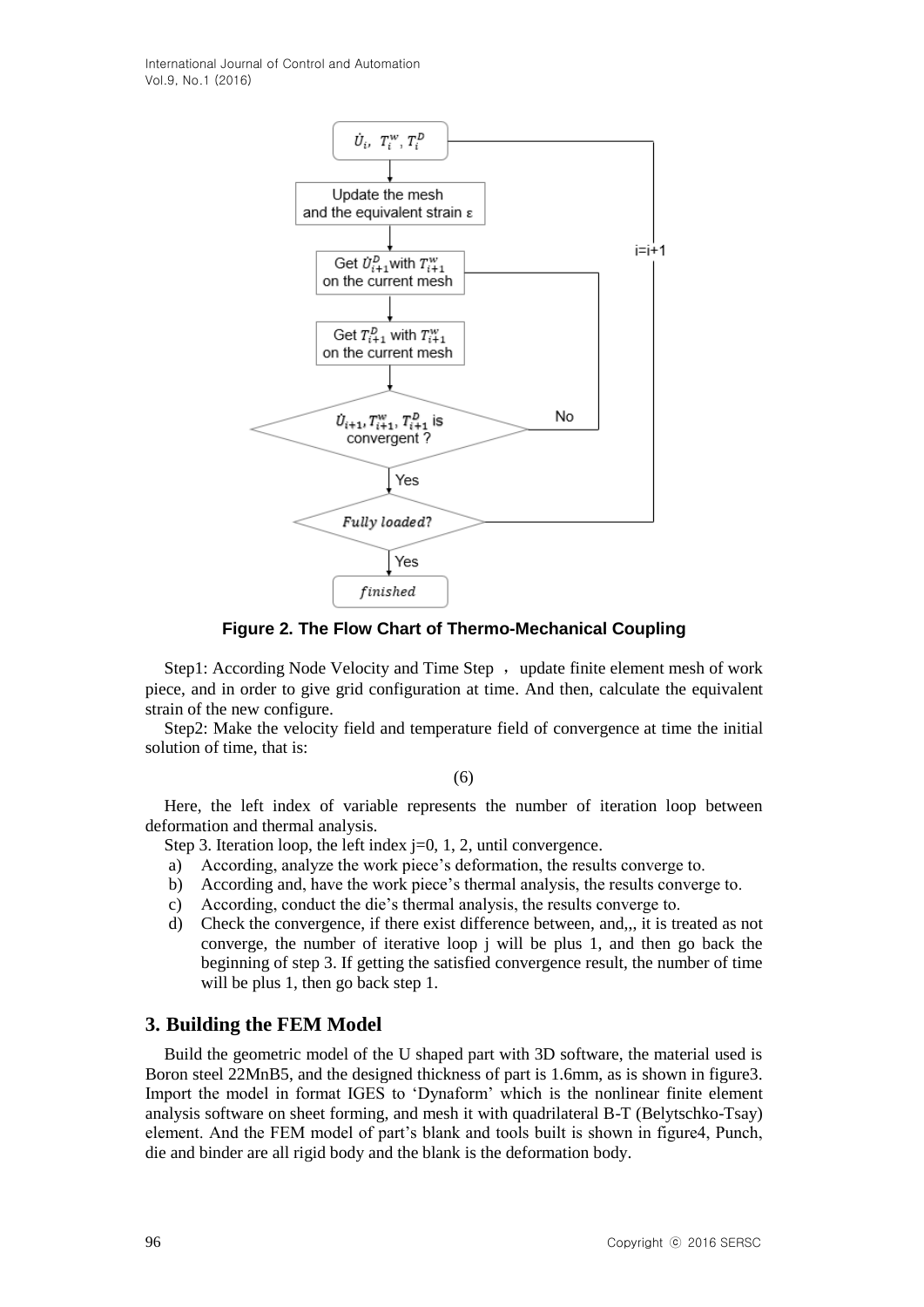

**Figure 3. The Geometric Model of U Shaped Part**



**Figure 4. Assembly Structure of the U Shaped Part's Sheet and Tools**

## **4. Thermal Parameters of Material 22mnb5**

Choose thermal elastic-viscoplastic material: MAT-106. With Thermal coupling analysis, and taking into account the radiation heat transfer and convection heat transfer between tools, sheet metal and environment. The temperature of Sheet metal and tools is assumed to be isotropic and the initial temperature of the sheet is set to 800 ℃, Ambient temperature is 20 ℃. True Stress-Strain curve of 22MnB5 at different temperatures is shown in Figure 5 and Table 1 shows the Thermal parameters [10].



**Figure 5. The Stress-Strain Curve of 22mnb5 at Different Temperature**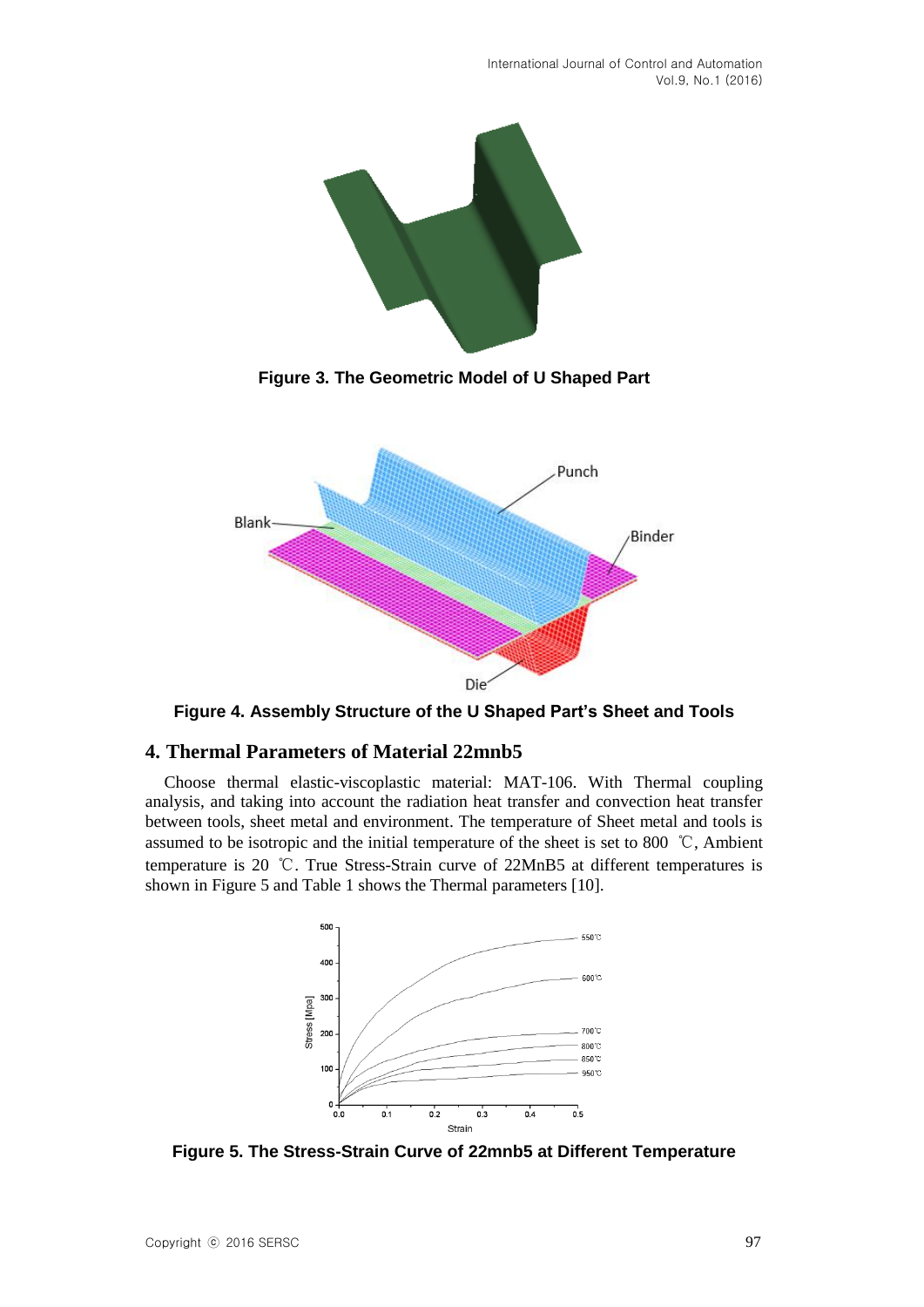| Parameters       | Value                 |                       |                       |                       |                         |                       |                       |                     |                       |              |                       |
|------------------|-----------------------|-----------------------|-----------------------|-----------------------|-------------------------|-----------------------|-----------------------|---------------------|-----------------------|--------------|-----------------------|
| $T/\text{C}$     | $\overline{2}$        | $\mathbf{1}$          | $\overline{2}$        | 3                     | 4                       | 5                     | 6                     | $\overline{7}$      | 8                     | 9            | $\mathbf{1}$          |
|                  | $\mathbf 0$           | 00                    | 00                    | 00                    | 00                      | 00                    | 00                    | 00                  | 00                    | 00           | 000                   |
| E/MPa            | $\overline{2}$        | $\overline{2}$        | $\mathbf{1}$          | 1                     | $\mathbf{1}$            | $1\,$                 | $\mathbf{1}$          | 1                   | 1                     | $\mathbf{1}$ | $\mathbf{1}$          |
|                  | 12                    | 07                    | 99                    | 93                    | 66                      | 58                    | 50                    | 42                  | 34                    | 26           | 18                    |
| Poisson<br>Ratio | 0.<br>284             | 0.<br>286             | 0.<br>289             | $\mathbf{0}$<br>293   | $\mathbf 0$<br>.29<br>8 | $\pmb{0}$<br>.30<br>3 | 0.<br>310             | $\mathbf{0}$<br>317 | $\mathbf{0}$<br>325   | 0.<br>334    | 0.<br>343             |
| P                | 4.                    | 4.                    | 4.                    | 3.                    | 3                       | 3                     | 3.                    | 3.                  | 3.                    | 3.           | 2.                    |
|                  | 28                    | 21                    | 10                    | 97                    | .83                     | .69                   | 53                    | 37                  | 21                    | 04           | 87                    |
| C                | 6.                    | 8.                    | 1.                    | 1.                    | $\overline{2}$          | $\overline{7}$        | $\overline{3}$        | $\overline{2}$      | $\overline{2}$        | 3            | 5                     |
|                  | 2X10 <sup>9</sup>     | $4X10^5$              | $5 \mathrm{X} 10^4$   | $4 \mathrm{X} 10^3$   | 58                      | 8.4                   | 5.4                   | 3.3                 | 2.2                   | 0.3          | 5.2                   |
| k/               | $\overline{3}$<br>0.7 | $\overline{3}$<br>1.1 | $\overline{3}$<br>0.0 | $\overline{2}$<br>7.5 | $\overline{2}$<br>1.7   |                       | $\overline{2}$<br>3.6 |                     | $\overline{2}$<br>5.6 |              | $\overline{2}$<br>7.6 |
| $C_p/$           | 4                     | $\overline{4}$        | 5                     | 5                     | 5                       | 5                     | 5                     | 5                   | 5                     | 5            | 6                     |
|                  | 44                    | 87                    | 20                    | 44                    | 61                      | 73                    | 81                    | 86                  | 90                    | 96           | 03                    |

**Table 1 Thermal-Mechanical Material Properties for 22mnb5 Steel [10]**

## **5. Boundary Conditions on Finite Element Analysis of Hot Stamping**

According the actual status of stamping process, with Single Action Drawing, and Friction Coefficient is set to 0.18 adding graphite lubrication. Thermal Boundary Conditions: Radiation Coefficient is 0.8SBC, Heat Transfer Coefficient is 5W/ m2K. When parts and tools are in contact, the Thermal Boundary Conditions are closed, and at this time, Heat Transfer Coefficient is also set to 5W/ m2K, Thermal Conductivity is 40W/MK and Radiation Coefficient is 7.6SBC. There are 2 stages in hot stamping process: Blank holding and Drawing. The process parameters of 2 stages: In blank holding stage, the velocity of blank holder is set to 2000mm/s. And In drawing stage, the velocity of blank holder is set to 5000mm/s, the holding force is 5 KN.

## **6. The Simulation Result**

During the forming process of the sheet, the temperature distribution of four time are shown in figure6. Figure 7 and Figure 8 show the thickness distribution and the reduction rate of Thickness. As can be seen from the figures, the position of Maximum thickness change after forming is the tangent between rounded corners at the bottom and the sidewall, and it thinning rate of thickness is up to 21%. The thinning rate of thickness at top rounded corners is 1.7% to 7%, and the maximum thickening of part is not more than 0.49%, there is no wrinkling. From the calculation results, under the process conditions, the size distribution of the formed parts is better, and has better formability. Figure 9 is the actual hot stamping part.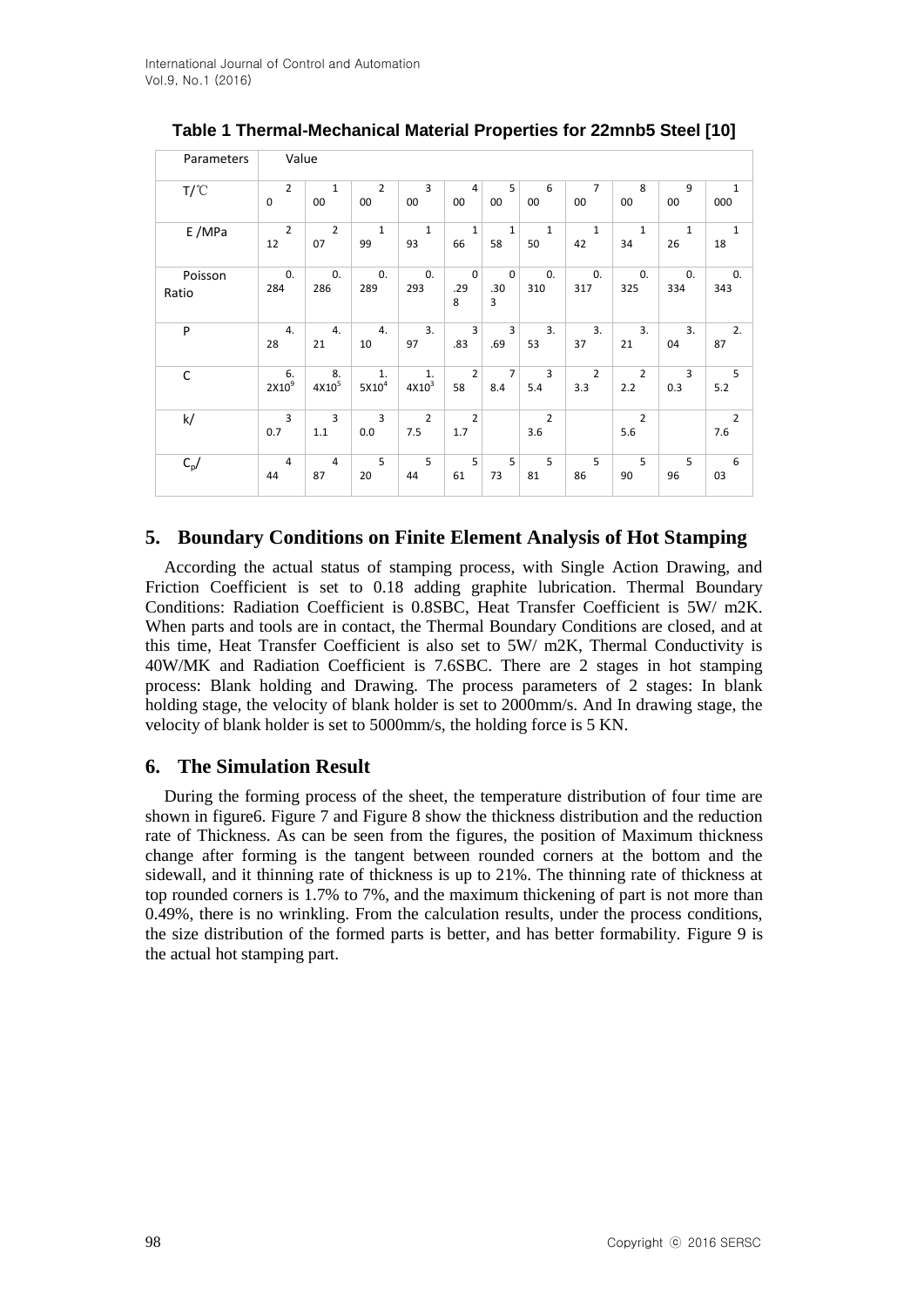

**Figure 6. The Temperature Distribution of the Sheet at Different Time**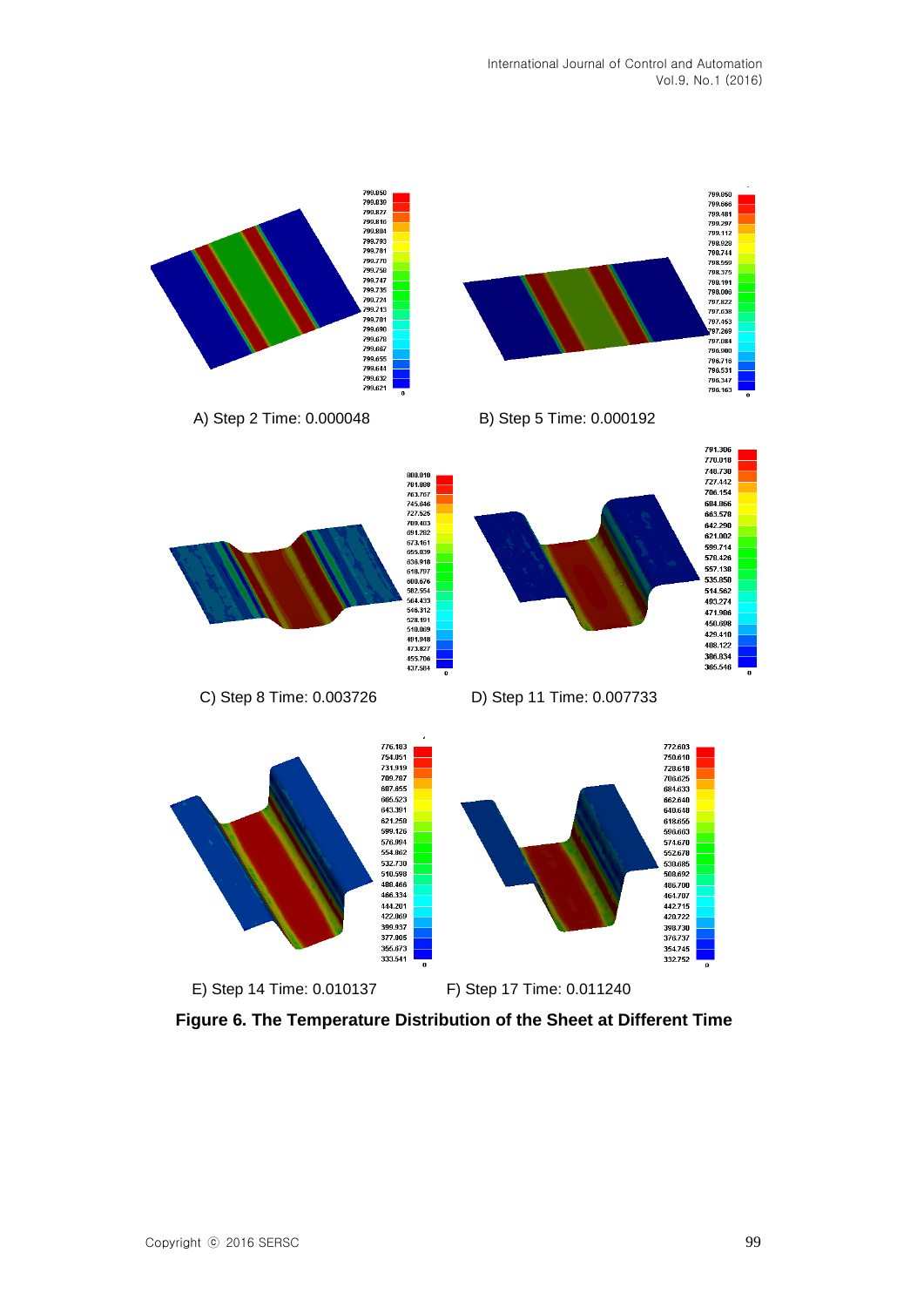

**Figure 7. The Thickness Distribution of the Part after Hot Forming**



**Figure 8. The Thinning Rate of the Part after Hot Forming**



**Figure 9. The Actual Hot Forming Part**

### **7. Conclusion**

Hot stamping process of High-Strength steel is a new deformation process which is different from traditional cold forming of sheet metal. The research focus of this paper is the stamping process analysis of part's formability. During the forming process, sheet metal deformation is always accompanied by the temperature changes of sheet and tools,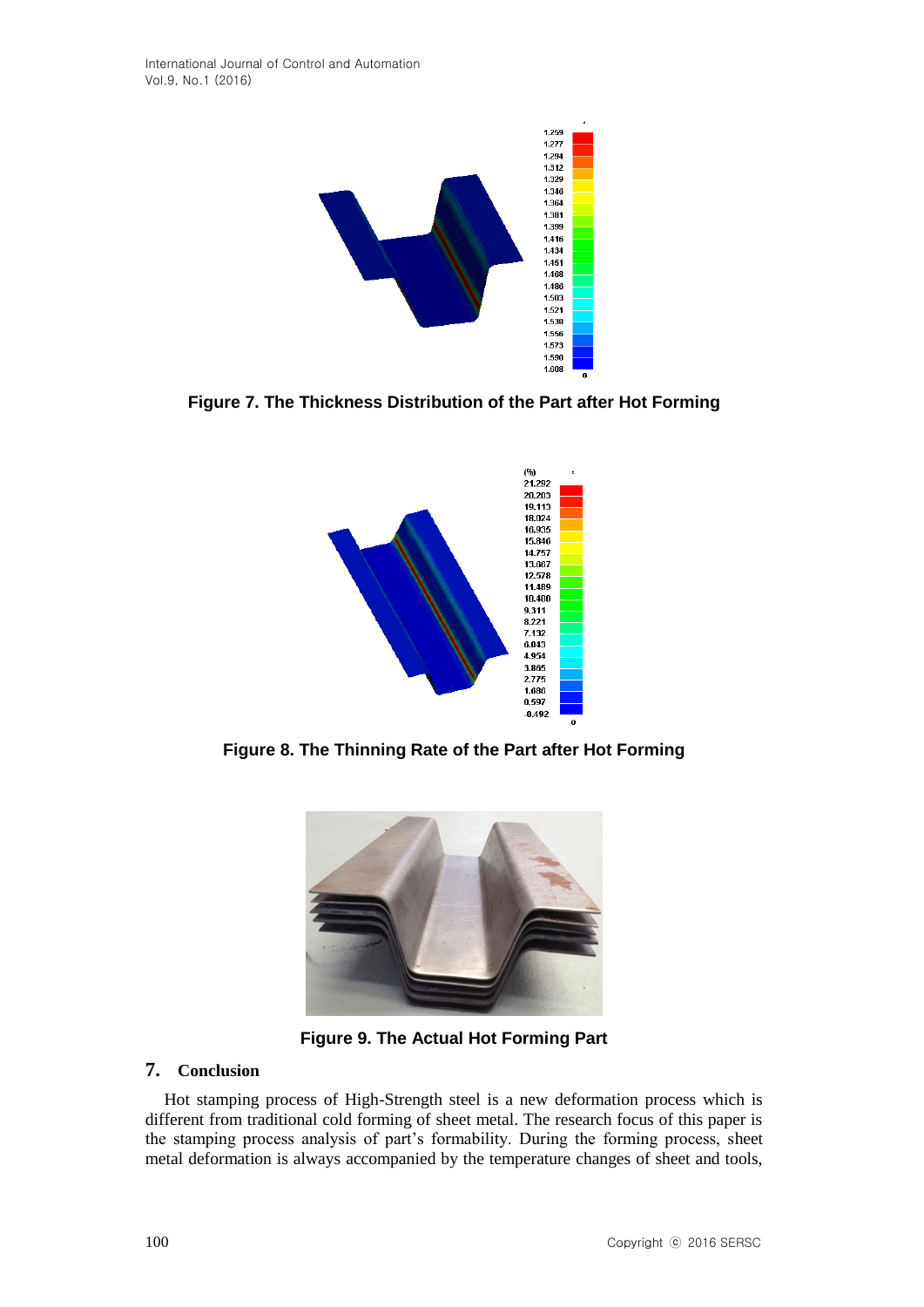it is a problem of thermal coupling. Sheet at high temperature has a small deformation resistance, and meanwhile, it generates heat transfer between the sheet and tools, which can lower temperature itself. And it will produce heat when steel deformation happening, furthermore, change the original distribution of temperature field. As the temperature changing and the work piece deformation, the nature of the mechanical and thermal will change greatly. Therefore, it must consider the interactions of deformation and temperature fields to do the hot forming FEM simulation. The paper also takes the U shaped part for example to have a Thermo-Mechanical Coupling simulation for its forming process.

### **Acknowledgement**

The authors acknowledge financial supports from National Natural Science Foundation of China (No. 11472071) and the "Three Levels" backbone teacher training program of Zhuhai College of Jilin University.

### **References**

- [1] H.U. Ping and M.A. Ning, "Development of Hot Forming Technology For Ultra High Strength Steel And Its Mechanical Problem", Advances on Mechanics, vol. 41, no. 3, **(2011)**, pp. 310-334.
- [2] H.Z. Li, X. Wu and G.Y. Li, "Prediction of Forming Limit Diagrams for 22MnB5 in Hot Stamping Process", Journal of Materials Engineering and Performance, **(2013)**
- [3] H. Karbasian, and A.E. Tekkaya, "A review on hot stamping", Journal of Materials Processing Technology, **(2010)**.
- [4] G. Bergman and M. Oldenburg, "A finite element model for thermomechanical analysis of sheet metal forming", International Journal for Numerical Methods in Engineering, vol. 59, no.9, **(2004)**, pp. 1167-86.
- [5] M.K. Park, H.S. Son and T.H. Kim, "Formability, flow and heat transfer simulation of hot press forming b-pillar part and tools", AIP Conference Proceedings, NUMIFORM2010, **(2010)**
- [6] M.A. Ning, "Study of hot forming for high strength steel:numerical simulation-static explicit algorithm", Chinese Journal of Computational Mechanics, vol. 28, no. 3, **(2011),** pp. 371-376.
- [7] N. Ma, "Constitutive Theory and Experiment Analysis Of Hot Forming For High Strength Steel", Chinese Journal of Theoretical and Applied Mechanics, vol. 43, no. 2 **(2011)**, pp. 346-354.
- [8] N, Ma, "Coupled Models of Hot Forming of Ultra Strength Steel Sheets. Steel Research International", vol. 81, no, 9, **(2010)**, p. 900-903.
- [9] Q. Zhou, "Study on the hot stamping process of high strength steel sheet", Shanghai: Tongji University, **(2007)**.
- [10] A.B. Shapiro. "Using LS-DYNA for hot stamping. 7th European LS-DYNA Conference", Salzburg, **(2009)**.



## **Author**

She took her Ph.D. at the School of Automotive Engineering, Dalian University of Technology

She is Associate Professor, Department of Mechanical and Automotive Engineering, Zhuhai College of Jilin University

The main research directions: Lightweight design of automobile body, Numerical simulation on stamping process of sheet metal



**Zhang Xiangkui** (1973-), School of Automotive Engineering, Dalian University of Technology, Dalian 116024, China <sup>2</sup>Zhuhai College of Jilin University, Zhuhai 519041, China112754994@qq.com